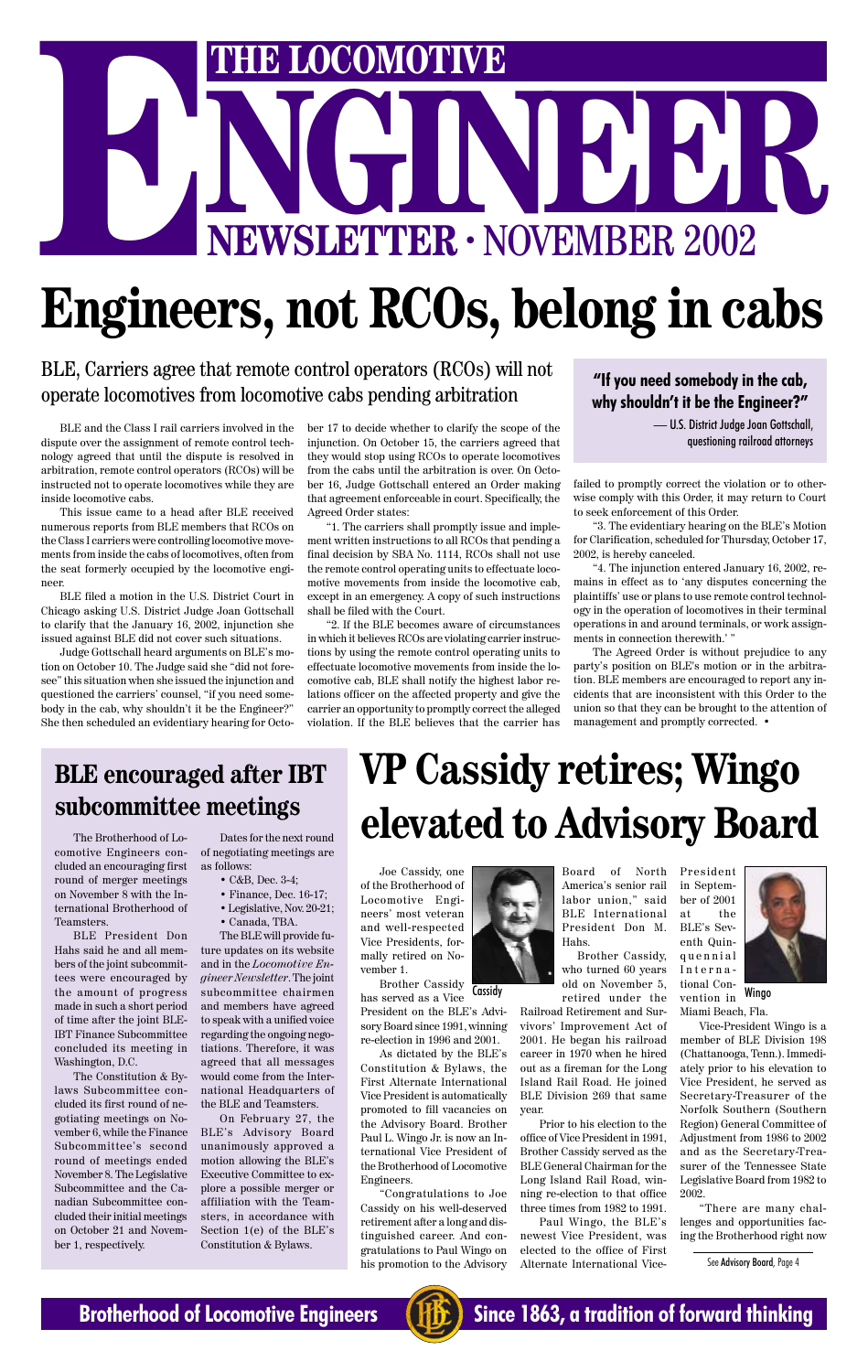## *B* NEWS

After more than 30 years of service to the Brotherhood of Locomotive Engineers, Vice President Joe Cassidy retired on November 1.

His retirement provided him with the opportunity to speak about some things that have been on his mind. Like union politics.

"I hate politics," said Cassidy, "but I was very good at them."

He was good enough to win election to the office of International Vice President on three consecutive occasions. He also won numerous other elections, holding the office of General Chairman of the Long Island Rail Road for nine years. He was seven times elected to chair the BLE Eastern General Chairmen's Association.

But it wasn't just the politics that he mastered. Cassidy will be remembered for more important accomplishments, which benefited many past, current and future locomotive engineers.

"I played the principle role in securing above-average wage rates, certification allowances and scope rules that guaranteed that locomotive engineers would operate remote control," Cassidy said.

"Throughout my career I amassed

a formidable percentage of claims sustained as the employee member of a host of Public Law Boards. I'm very proud of that record.

"I also taught some General Chairmen how to be General Chairmen, and I like to think I was successful in those efforts. And I think those General Chairmen would agree."

Cassidy said the BLE has the right mix of International officers now to handle whatever must be done regarding the UTU situation.

"The people in office now are the people who are the correct ones for the job that has to be done," Cassidy said. "Don Hahs has made all the right decisions since becoming President, and he has an exceptionally bright Advisory Board and Executive Committee. There's no reason why the BLE should not do well in the future."

On August 12, 2002, Brother Cassidy and his wife, Dorothy, celebrated their 30thwedding anniversary. Her August retirement prompted Brother Cassidy to begin thinking about retirement.

"The changes made to Railroad Retirement more or less sealed it for me," said Cassidy, referring to the Rail-

road Retirement and Survivors' Act of 2001, which allows railroaders with 30 years of service to retire with full pensions at age 60.

Even though Joe Cassidy will be gone, there will still be a Cassidy working as a locomotive engineer on the LIRR — his daughter Kelly, who is also a member of Division 269.

Five generations of Cassidys have worked for the LIRR, a stretch of 127 consecutive years. Joe Cassidy is the fourth and Kelly is the fifth.

"I'm very proud of her," he said. "She has done very well."

Cassidy also has two sons — Joseph III and John.

Cassidy noted and thanked many people who helped him throughout his career. He said former LIRR General Chairman George Clark served as his first mentor, while Ray Starck, George McSherry, and former Conrail General Chairman Dan Riley "provided a firm footing to help me properly represent engineers."

He also thanked former International President John F. Sytsma, former International Vice-President Ron Dean, former First Vice-President Bill Wanke for providing "invaluable help in carving out a career at the ID."

Cassidy said there are many things he will miss about the BLE, but he will always remain proud to have served.

"I will miss contract negotiations and arbitrations," he said. "I enjoyed being an advocate.

"I'm proud to have served the BLE," he concluded. "My years with the BLE will remain among the fondest memories I will ever hold." •

International Vice-President Paul L. Wingo Jr. is the newest member of the BLE's Advisory Board. He was elevated to the office of International Vice-President on November 1, 2002, following the retirement of Vice-President Joe Cassidy.

He was elected First Alternate International Vice-President in September of 2001 at the BLE's Seventh Quinquennial International Convention in Miami Beach, Fla.

Vice-President Wingo is a member of BLE Division

# **Retiring VP Cassidy reflects on past, future**

198 (Chattanooga, Tenn.). Immediately prior to his elevation to Vice-President, he served as Secretary-Treasurer of the Norfolk Southern (Southern Region) General Committee of Adjustment (1986 to 2002) and as the Secretary-Treasurer of the Tennessee State Legislative Board (1982 to 2002).

Following four years of active duty in the U.S. Marine Corps, Vice-President Wingo began his railroad career in 1966 when he hired out as a switchman on the Southern Railroad. He earned promotion to locomotive engineer in 1969

and joined the BLE in September of that year.

Throughout his career, Vice-President Wingo held numerous elected positions. He served Division 198 as Secretary-Treasurer from 1969- 1986, Legislative Representative from 1980-2000, and Local Chairman from 1986-2001.

He was a delegate to the 1986, 1991 and 2001 BLE International Conventions, winning election to the First Alternate-Southeast Member of the Board of Appeals in 1986. For nine years he served as a member of the Board of Appeals, from 1987 to 1996. Prior to his election as First Alternate International Vice President in 2001, he was elected Fifth Alternate International Vice President in 1996 at the BLE's Sixth Quinquennial International Convention in Detroit.

Outside of the BLE, Brother Wingo served on the Board of Directors of the Brotherhood's Relief and Compensation Fund (1996-2002) and served on the Board of Directors of the North American Railway Foundation (1996 to 2002).

Vice-President Wingo and

J.J. Vara (seated, left), retiring president of BLE Division 244 (Laredo, Texas) holds the plaque presented to him by members of his division to commemorate his years of service. He is pictured here with Cesar Carrera (standing), the incoming Division President, who conducted the retirement ceremony.

Brother Vara was also presented with a letter of appreciation from BLE International President Don M. Hahs.

Vara was pleased with the plaque and letter, and expressed his thoughts in an October 22 letter to BLE President Hahs.

"I have enjoyed my association with the BLE and the many good people who are members of our fine organization," he said. "I will continue to attend meetings and support the BLE as a retired member.

"I am pleased with the progress here on the Tex-Mex since the BLE assumed the representation rights," Brother Vara said. "There is a great deal more to be done, and I know we can count on (President Hahs') continued support to remake the Tex-Mex working conditions and pay much better for our BLE members here.

"I also want to thank (President Hahs) and the International for staying with us to achieve victory on the Tex-Mex. I also want to again thank Tom Miller and Dave Ditzel for their help, as well as (our) new assignment to the property, (Vice-President Merle) Mr. Geiger.

"I look forward to working with you in the future. Do not hesitate to call on me if I can be of assistance to the Brotherhood."

Division 244 members are employed by the Texas-Mexican Railway and work in Laredo, Corpus Christi, Houston and Beaumont, Texas. The BLE won the right to represent Tex Mex workers in a National Mediation Board representation election on July 15. •

## **Brother J.J. Vara retires from Texas-Mexican Railway**



his wife, Linda, were married on October 2, 1965.

The couple resides in Ooletwah, Tenn., and has two sons — Major Carl David Wingo, USAF, stationed at Tinker Air Force Base in Oklahoma City, Okla., and Paul Lebron Wingo. The couple also has two grandchildren.

Paul Lebron Wingo followed in his father's footsteps and is a locomotive engineer, currently serving as Local Chairman of BLE Division 198 in Chattanooga, Tenn. •

# **Profile of Paul Wingo, newest BLE Vice-President**

#### **"I'm proud to have served the BLE. My years with the BLE will remain among the fondest memories I will ever hold."**

— Retired BLE International Vice-President Joseph A. Cassidy Jr.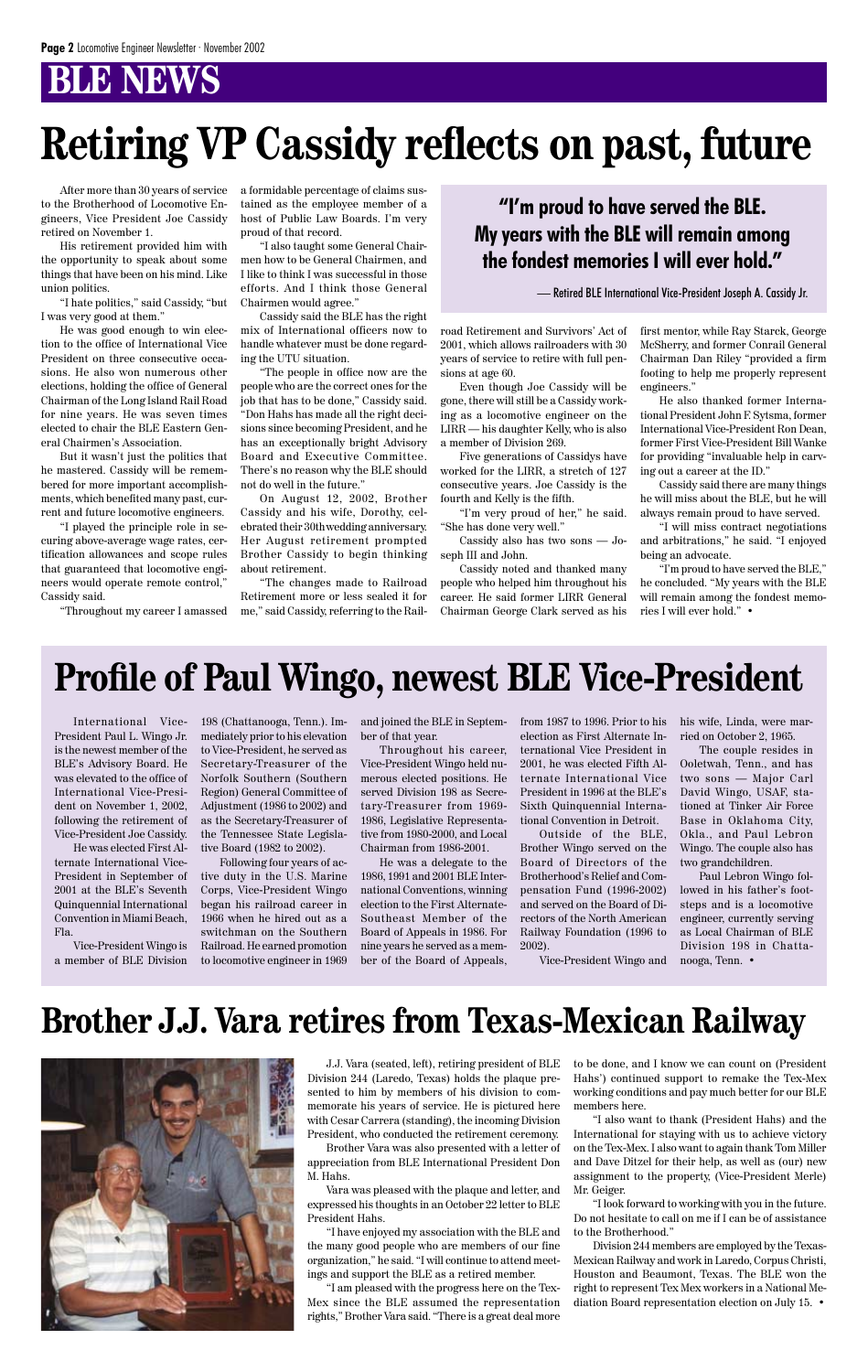# **BB NEW**

The George Meany Center-National Labor College will conduct four hazardous waste/chemical emergency response training programs next year on its campuses in Silver Spring, Md. In addition, the Meany Center will also offer four online hazmat awareness training programs in 2003.

The four classroom training programs are each eight hours per day for four consecutive days. The dates are:

> **April 27-May 1, 2003 June 1-5, 2003 June 8-12, 2003 July 20-24, 2003**

The training, eligible for three academic credit hours at the Meany Center, addresses OSHA and DOT required procedures and different levels of response and worker protection in the event of a hazardous materials spill, emergency or release. Training also includes advanced classroom instruction and intensive hands-on drills. The highlight of the course is a simulated hazmat response in full safety gear.

Transportation, lodging and meals are provided for all training participants by a Federal grant. In addition, participants who are unable to receive regular pay through the railroad while attending the training are eligible for a stipend of \$428.

Members are encouraged to register as soon as possible because space is limited to the first 25 participants for each class. In addition, the events of September 11, 2001, has created increased participation in the Meany Center's rail worker hazmat training programs.

Online registration is available on the Meany Center website at: http://www.hazmatgmc.org.

BLE members may also register through the

Brotherhood's Washington D.C. Office by calling: (202) 347-7936.

Dates for the online hazmat awareness training programs are:

> **January 2, 2003 March 1, 2003 May 1, 2003 July 1, 2003**

The goal of the online hazmat awareness training programs is to provide rail workers with an understanding of the roles, rights, and responsibilities of working with hazardous materials. The online course provides first responder training at the awareness and familiarization levels, which meets most worker training requirements of OSHA and DOT for hazardous materials in transportation — including emergency and post-emergency response. Topics covered include: an introduction to hazmats and the role of the first responder, federal regulatory agencies; DOT's Hazardous Materials Regulations; recognition and identification of hazardous materials in transportation; how to use the 2000 Emergency Response Guidebook; chemical properties; how to use online resources; NIOSH Pocket Guide, New Jersey Hazardous Substances Fact Sheets and Material Safety Data Sheets; and an introduction to toxicology.



To register for the online courses, go to: http:// www.hazmatgmc.org.

To preview the online course, go to: http:// nlc.blackboard.com . (Login, click preview, go to courses and search the course catalog for Hazmat course.)

For details, e-mail the Meany Center at: crodgers@georgemeany.org. •

# **Meany Center offers 2003 hazmat training**

The BLE's Education & Training Department is scheduling two Local Chairman Training Workshops next year at the George Meany Center in Silver Spring, Md.

Class size is limited to the first 25 who register. Candidates who successfully complete the five-day class are eligible to receive an \$85 per day stipend from the BLE and the North American Railway Foundation (NARF).

The first is scheduled for February 2-7, 2003, and the second is May 11-16, both on the campus of the Meany Center.

These classes are not just for new Local Chairmen, and the BLE encourages all Local Chairmen to attend at least one of these workshops. If you are not a local chairman and wish to attend the class, then you must have the permission of your local chairman to attend.

Among other assignments, the workshops will include presentations on BLE organizational structure and functions, representing members at disciplinary and decertification hearings, union leadership skills, claim and grievance handling, and writing and editing skills. Participants also will learn how to effectively use the BLE arbitration database. A highlight of the workshops is when attendees participate in a simulated disciplinary hearing.

Participants are responsible for their transportation costs, room and board. The \$425 per week stipend covers the cost of room and board if participants agree to have a roommate. Single rooms are available for an additional cost. The BLE pays the cost of tuition, instructors, books, and other materials.

Registration is on a first come, first served basis with class size limited to the first 25 who register. For more information or to register, please contact Brother Ken Kroeger of the BLE Education & Training Dept. at (216) 272-0986 or kroeger@ble.org. •



# **BLE schedules two LC workshops for 2003**

These Brothers successfully completed the BLE's Local Chairman training workshop, October 13-18, on the campus of the George Meany Center in Silver Spring, Md. They are the first class to receive a weekly stipend from the North American Railway Foundation (NARF) for their efforts. Front row, from left: Tim Hanley, Div. 36; Danny Tratt, Div. 484; Don Byrum, Div. 682; Jim Louis, Div. 421; Jack Briles, Div. 165; Skip Lind, Div. 520; and Tommy Curan, Div. 659.

Second row: Rick Skidmore, Div. 782; Mike Schaffer, Div. 348; Charles Otten, Div. 46; Mark Counsman, Div. 459; Wes Taylor, Div. 118; and Rusty Jones, Div. 239.

Third row: Wally Latusca, Div. 290; Ron Smale, Div. 851; Doug Edwards, Div. 124; Bill Hardbarger, Div. 38; David Bowen, Div. 332; Mark Wallace, Div. 267; and Brian Simon, Div. 226.

Back row: Marcus Ruef, Labor Member, National Railroad Adjustment Board, BLE Assistant Director of Arbitration, International Division; Ken Kroeger, Special Representative; Bucko Schulze, Div. 736; Vince Verna, Div. 28; Bill Walpert, General Secretary-Treasurer; and Robert Scholl, Div. 894.

Meany Center Instructor Connie Grogg (above) helps BLE members suit-up for hands-on hazmat training (below) at a workshop earlier this year in Silver Spring, Md.

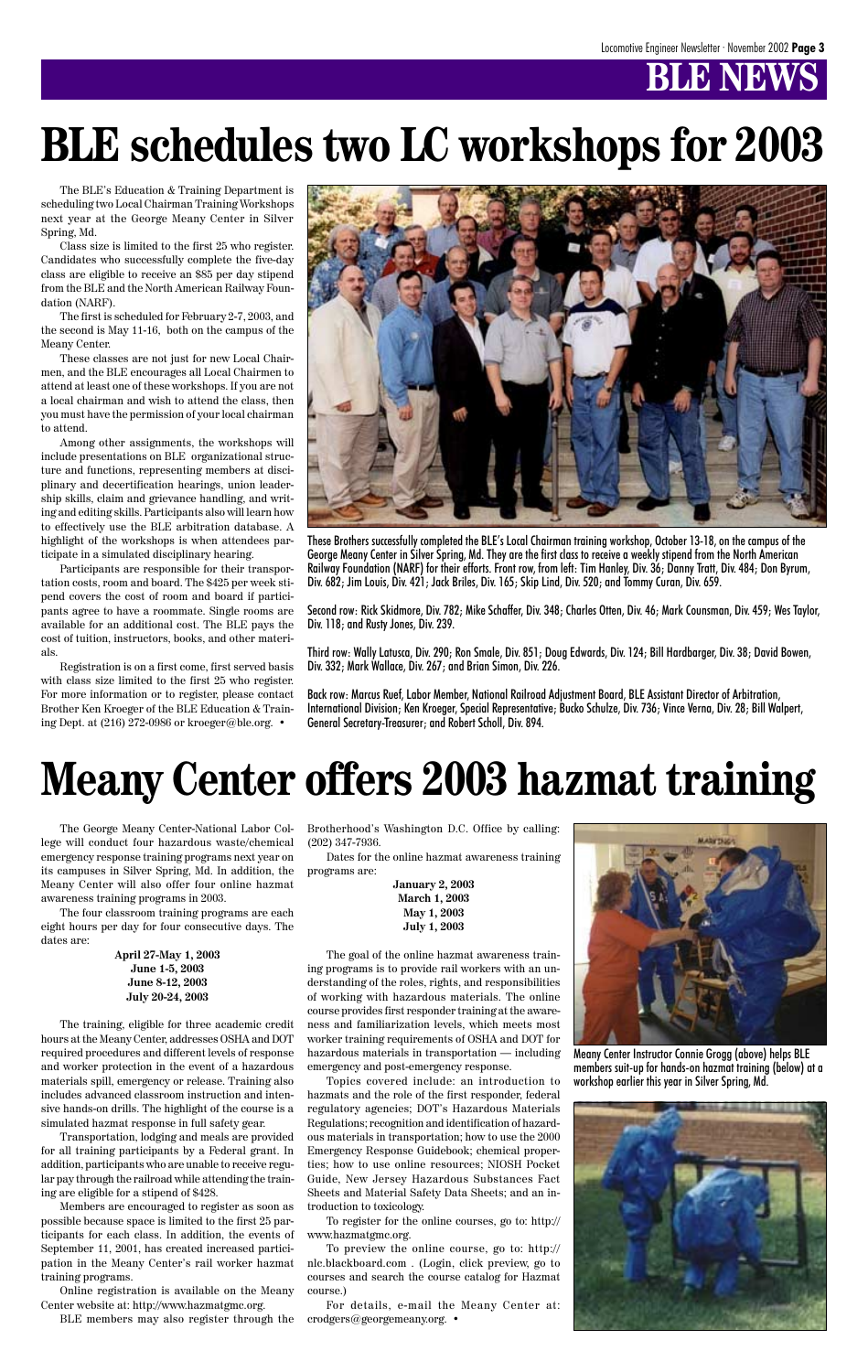# **BLE NEWS**

#### **By Phillip L. Polakoff, M.D.**

Men who often work long hours or get little sleep double their risk of having a nonfatal heart attack, according to Japanese researchers.

The researchers evaluated the cases of 260 men aged 40-79 who were admitted to hospitals with acute myocardial infarction. They compared these men with a control group of 445 men of similar ages and places of residence that had not suffered heart attacks.

Men who worked 61 hours a week or more on average during the previous year were twice as likely to have a heart attack as the men who worked 40 hours or less during the previous year.

Men who slept five hours or less on average each working day during the previous year had two to three times greater risk of having a heart attack than men who got more than five hours of sleep each night. The study was published in the July 2002 issue of *Occupational and Environmental Medicine*.

Every man whose age, work hours and sleep habits are similar to those men in the study will want to ask serious questions: Are the long hours and the lack of sufficient rest worth it — to my health and to my family or those dependent on me?

Equally important, every employer seeking to squeeze more productivity out of the same number of workers by stretching their shift or work hours must consider serious business implications.

If further study validates the findings of this study, companies that require their employees to put in long hours could be

exposing themselves to large legal liabilities.

In the end, it could be shown that it is cheaper, more costeffective and less risky to hire extra help than to allow existing people to work themselves to death or suffer a heart attack.

Whether it's a personal sleep disorder that can and should be treated, or a corporate disorder in making it hard for workers to get enough sleep, it's time for America to wake up! •

*Copyright 2002, Dr. Phillip L. Polakoff and medical writer Jack Tucker/ Press Associates , Inc. (PAI).*

## **Long hours, little sleep and heart attacks**

# **EDITORIAL FBI warns terrorists may target trains; Hahs issues call for anti-terror meeting**

In light of warnings by the Federal Bureau of Investigation regarding possible terrorist attacks on America's railroads, BLE International President Don Hahs issued an open letter to the nation's labor organizations, rail carriers, Federal Railroad Administration and the National Transportation Safety Board, asking for an immediate antiterror summit to address these threats.

"It has been over a year since the tragic events of September 11 and in light of the warning issued on October 24, I think it is imperative that all parties meet to discuss preventative measures to protect the freight and passenger rail system," Hahs said. "I am proposing an immediate meeting for this purpose, so that labor, the carriers and the government can coordinate our safety efforts."

## **Train crew shortages plague UP in St. Louis**

On October 24, the FBI issued a public warning that al Qaeda may be planning to attack passenger trains. While this warning was issued to the carriers on October 22, representatives of employees were not informed until the FBI's public announcement two days later.

"We received notice from one of our passenger rail General Chairmen expressing his outrage that he was not immediately informed of this threat and, as a result could not advise his membership properly," Hahs said. "We need a meeting with all parties so that we can all be informed. Our ability to do our jobs safely is at stake."

The public warning, the second from the government in the last two weeks, was based on interviews in mid-October of al Qaeda followers in custody in Guantánamo Bay, Cuba, the bureau said. The statement said the intelligence had not given details about the method, place or timing of a possible attack.

"BLE members want to do their part in protecting national security. We need to address this issue in order to ensure a safe workplace for our members, but also to ensure the safety of the traveling public," Hahs said. "Much attention has been given to the issue of airline safety, but little has been paid to the miles of rail system in our country."

Hahs encourages BLE members to remain extra vigilant in their duties and to immediately report any suspicious activities to the proper authorities.

"We are asking BLE members to stay on high alert," Hahs said. •

Terrorists may target passenger trains, bridges; Crews asked to be vigilant

Train crews employed by the Union Pacific Railroad in the St. Louis area are working a dangerously high number of hours each week because of a personnel shortage.

UP told the *St. Louis Post-Dispatch* that it has been hit by a higher than expected number of retirees after passage of the Railroad Retirement and Survivors' Improvement Act earlier this year. The *Post-Dispatch* reported this story on October 24.

The remaining train crew members are being pushed to the limit and often work while fatigued.

BLE General Chairman Charlie Rightnowar (UP-Central Region) told the *Post-Dispatch* that the situation has forced the remaining UP engineers to work

themselves into a state of exhaustion. They are usually required to remain available for work with mini-

mal breaks between shifts.

"What we have is budgetary forces versus safety forces," Rightnowar told the newspaper. "It's money. This whole issue is money and profits for the Union Pacific."

Worse, Rightnowar said, some engineers have faced disciplinary action if they don't make themselves available to work often enough.

Some workers' families have responded by starting a group — Railroad Employee Safety-Quality, or RRES-Q — to draw attention to the personnel shortage and their claims about the railroad's recent treatment of employees.

Union Pacific employs

593 engineers and trainmen, who operate about 100 trains a day in the St. Louis area. Rightnowar

said Union Pacific is not adequately staff-

ing the "extra" backup pool, forcing regular engineers on certain lines to back one another up in the event of illness or vacations.

UP told the newspaper it recently hired 53 people in its St. Louis service area so far this year, and 12 current trainmen were selected to start engineer training earlier this month.

Rightnowar said the new engineers will barely keep

up with normal attrition and represent just a fraction of the need.

In the meantime, Rightnowar and others say crews are suffering from fatigue that could endanger the health of employees and increase the risk of accidents.

"You are out on your feet," said Rightnowar, a 28 year railroad veteran.

Engineers have been known to drink caffeinefilled soft drinks or coffee, hang their heads out the window in 20-degree temperatures or do jumping jacks to keep themselves alert.

The federal hours-of-service law requires minimum rest intervals between shifts. But union officials say the unpredictable work schedules make it difficult to get adequate sleep. •



#### **Correction**



This photo, published on Page 3 of the September 2002 issue of the Locomotive Engineer Newsletter, was incorrectly identified as the "conductor's" side of the cab. After numerous letters, e-mails and calls from active and retired BLE members, we now issue this correction, properly identifiying it as the Fireman's side of the cab. We apologize for the error.

and I look forward to the opportunity to serve the membership," Vice-President Wingo said.

Brother Cassidy cited the August retirement of his wife, Dorothy, as one of the reasons for his retirement. The couple plans to immediately begin looking for a winter home in Florida. "As a Northeasterner, I am sick of snow," he said. Cassidy also plans to keep busy during retirement, possibly seeking arbitration or mediation work with the National Mediation Board.

Brother Cassidy left some encouraging words for the BLE and its members.

"Don Hahs has made all the right decisions since becoming President, and he has an exceptionally bright Advisory Board and Executive Committee," Cassidy said. "There's no reason why the BLE should not do well in the future.

"I'm proud to have served the BLE," he concluded. "My years with the BLE will remain among the fondest memories I will ever hold."

#### Joe Cassidy retires, Wingo elevated

#### Advisory Board

#### Continued from Page 1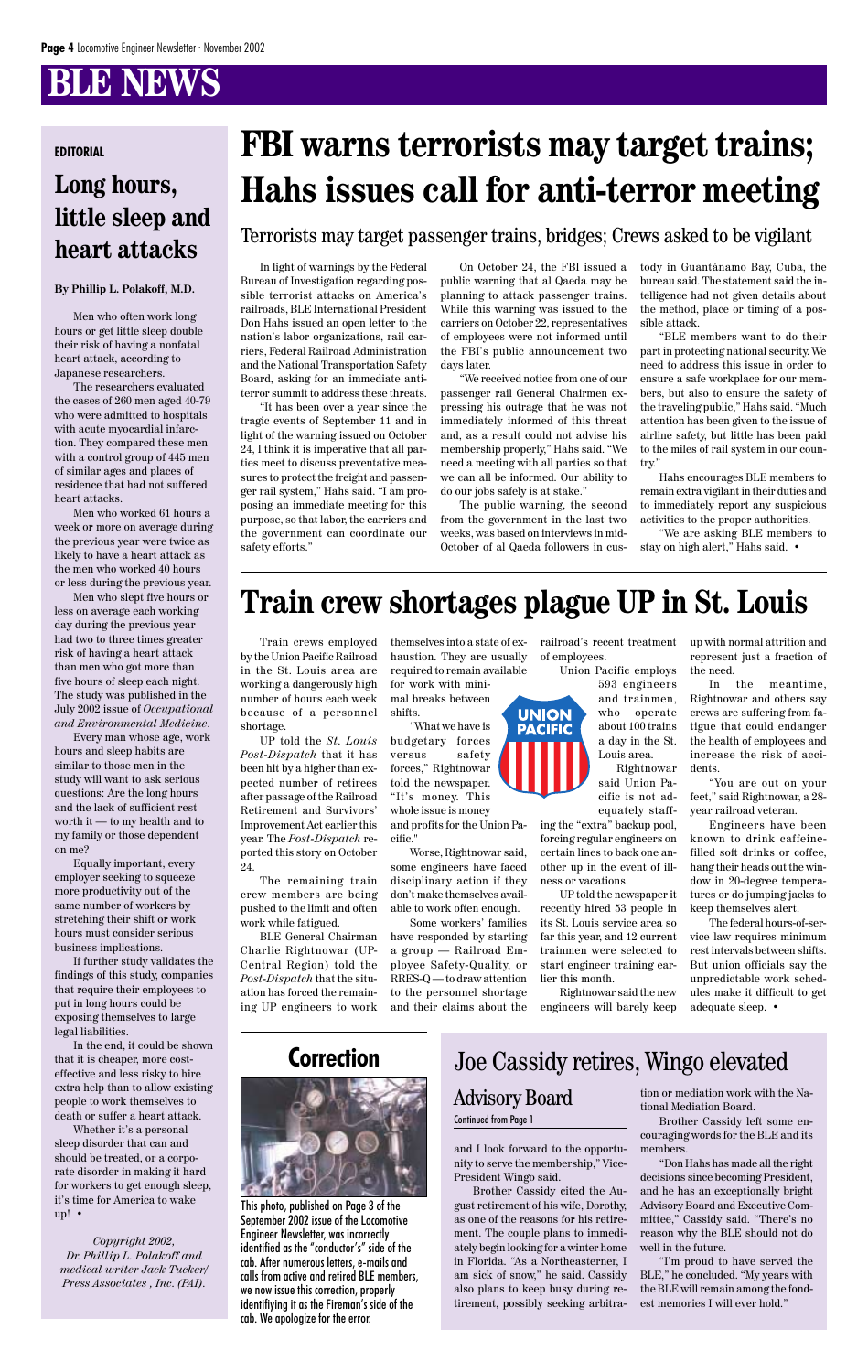# **CARRIER INCOME**

Burlington Northern Santa Fe reported a 15 percent drop in third-quarter profit, blaming the lockout of West Coast longshoremen and slack agricultural shipments for the decline.

The railroad company said it earned \$192 million, or 51 cents per share, in the 2002 third quarter ended Sept. 20. In the same period last year, BNSF earned \$225 million, or 58 cents per share.

Conversely, consumer product shipments rose by \$27 million, or 3 percent, despite the shutdown at West Coast ports. Even so, the strike put a crimp in what has been steady growth of trailer-on-flatcar shipments of imported products. •

BNSF's operating ratio increased to 81.6 percent for the 2002 third quarter. Sales fell 1.5 percent to \$2.31 billion from \$2.34

billion. The results were expected. BNSF had alerted investors that the West Coast dock shutdown would hurt earnings.

The biggest shipment segment decline was in agricultural products, which were off by \$32 million, or 9 percent. The railroad said that lower demand for farm export products contributed to the reduced revenues.

#### Burlington Northern Santa Fe



aaaaaaaaaaaaaaaaaaaaaaaaaaaaaaaaaaaaaaaaaaaaaaaaaaaaaaaaaaaaaaaaa aaaaaaaaaaaaaaaaaaaaaaa

#### Canadian National Railway

Canadian National Railway Co. posted a 12% increase in third-quarter earnings. For the quarter, CN reported net income of 268 million Canadian dollars, or C\$1.32 per share, up from C\$240 million (C\$1.21) in the third quarter of 2001. Revenue was

C\$1.5 billion, up from C\$1.32 billion.

For the third consecutive quarter CN's operating ratio, a measure of efficiency, rose unfavorably over the previous year. While still the industry's best, it increased to 67.8% from 67.5%.

Grain was the only one of CN's seven business segments whose revenue declined in the quarter. Grain and fertilizers were off 15%. Forest products driven by construction demand were up 30%, petroleum and chemicals were up 22%, automotive up 20%, metals and mineral up 17%, intermodal 12% and coal 6%.

The major problem faced by CN is the drought in Western Canada that has cost the company C\$150 million in high margin, lost revenue. CN officials credited last year's acquisition of Wisconsin Central Transportation Corp. for offsetting a "catastrophic" decline in grain traffic this quarter. •

#### Canadian Pacific Railway CSX Corp.



Canadian Pacific Railway re-**CANADIAN** ported a 43 per cent drop in thirdquarter earnings to 65 million Canadian dollars, but said a gain in operating revenue showed progress. The railway, which became an indepen-

dent company when parent CP Ltd. broke into five separate firms last year, said revenue rose C\$19 million or 2 per cent in the quarter.

**PACIFIC** RAILWAY

Net income of C\$65 million, or 41 cents per share, compared with C\$113 million, or 72 cents per share, in the third quarter of 2001. Operating ratio rose to 75.6 per cent compared with 75.3 per cent in the same quarter of 2001.

had operating income of \$316 million, or \$1.19 a share, compared with \$267 million, or \$1.04 a share for the same period last year.

Canada's second-largest railway attributed the earnings drop to a C\$47 million foreign exchange loss, as the value of the loonie slumped in the three months ended Sept. 30. Revenue from grain shipments for the railway declined C\$19 million, or 10 per cent, largely due to the drought. Coal revenues were down C\$12 million, or 10 per cent, reflecting weaker sales of metallurgical coal, partly offset by higher thermal coal volumes in the United States. •



Despite declines in its rail and other transportation operations, CSX Corp. said its third quarter profit rose 27 percent, boosted by real estate gains and lower interest costs.

CSX Corp. said profit was \$127 million, or 60 cents a share, compared with \$100 million, or 47

cents a share, in the same quarter last year. Revenue rose to \$2.1 billion from \$2.0 billion a year earlier.

Slowed by weak coal demand and higher costs, the company's rail (CSXT) and intermodal units reported a third-quarter operating income loss of \$10 million — down to \$227 million from \$237 million in 2001. CSXT reported a third quarter operating ratio of 87.3, worse than the 86.7 in the same quarter of 2001.

"The rail group's performance in the third quarter marked a departure from the consistent year-to-year gains we have been seeing for the past two years,'' said Chairman and CEO John W. Snow. "We are confident that the problems... are now well behind us and look forward to delivering much stronger fourthquarter results.'' •





Norfolk ration reported

third-quarter net income of \$126 million, or \$0.32 per diluted share, an increase of 59 percent, compared with net income of \$79 million, or \$0.20 per diluted share, in the third quarter of 2001.

For the quarter, the operating ratio improved 3.3 percentage points to 80.5 percent compared with 83.8 percent for the same period of 2001. For the first nine months, the operating ratio improved 2.8 percentage points to 81.4 percent compared with 84.2 percent during the same period of 2001.

Third-quarter railway operating revenues rose six percent to \$1.60 billion compared with third quarter 2001. Year-to-date railway operating revenues of \$4.69 billion were up one percent compared to the same period a year earlier. Third-quarter general merchandise revenues of \$917 million improved six percent compared to the same period of 2001. All market groups reported increases, led by automotive and metals. For the first nine months, general merchandise revenues increased three percent to \$2.73 billion compared with the year-earlier period. •

aaaaaaaaaaaaaaaaaaaaaaaaaaaaaaaaaaaaaaaaaaaaaaaaaaaaaaaaaaaaaaaaa aaaaaaaaaaaaaaaaaaaaaaa

aaaaaaaaaaaaaaaaaaaaaaaaaaaaaaaaaaaaaaaaaaaaaaaaaaaaaaaaaaaaaaaaa aaaaaaaaaaaaaaaaaaaaaaa

#### Union Pacific

Business was up and productivity was strong, Union Pacific Corp. said as it reported a 14 percent earnings increase in its third quarter.

The nation's largest railroad had net income of \$437 million, or \$1.63 per share, in the quarter ended Sept. 30. A year ago, Union Pacific earned \$267 million in the same period.

Excluding one-time gains from a transaction with the Utah Transit Authority and a tax settlement, Union Pacific

Revenue for the quarter was \$3.2 billion, up from \$3.0 billion a year earlier. Revenue from hauling cars was up 13 percent from last year's third quarter, up 9 percent for retail goods, 4 percent for farm commodities, 4 percent for industrial products and 2 percent for chemicals, the company said. The only commodity group that was down was energy, at 3 percent, Union Pacific said.

A West Coast port labor lockout that began September 27 and ended 10 days later with a presidential order for a "cooling-off'' period cost Union Pacific up to \$5 million a day in deferred revenue, the company said.

The West Coast labor dispute affected three days of the railroad's third quarter but may have more of an impact in the fourth quarter as the dock workers try to catch up with a backlog of work and the railroad seeks to ship it, UP said.

Union Pacific had operating income of \$619 million, up from \$556 million in the same period last year.

The railroad also reported that its operating ratio (operating expense/operating revenue) was 78.3 percent, which the railroad said represented an all-time quarterly record. Union Pacific also said its employees set an all-time quarterly record for employee productivity (gross ton-miles in millions/average employees) at 5.29. •



aaaaaaaaa

aaaaaaaaaaaaaaaaaaaaaaaa

aaaaaaaaaaaaaaa

aaaaaaaaaaaaaaaaaaa

aaaaaaaaaaaaaaa

aaaaaaaaaaaaaaaaaaaa

Kansas City Southern's third-quarter income increased, but revenue decreased due mainly to problems with a new management control system, the company said. For the quarter that ended September 30, KCS posted earnings of \$10.6 million, or 17 cents a share, up 18 percent from \$9 million, or 15 cents a share, last year. In July 2002, KCS initiated a switchover from its legacy system operating platform to a new Man-

agement Control System (MCS). Although the issues with the implementation of MCS have been largely resolved, the initial difficulties experienced by office and field personnel in transitioning to this new platform led to congestion issues and operating inefficiencies, which contributed to the decline in operating income.

Revenue for the quarter was \$137.6 million, down 5 percent from \$144.6 million a year ago. Third quarter 2002 costs and expenses were \$5.8 million higher compared to the 2001 quarter, resulting mostly from higher compensation and car hire costs, which increased as a direct result of the MCS implementation issues. Depreciation expense also increased due to the implementation of MCS. These factors contributed to a higher operating ratio for KCS of 94.2% for the quarter compared to 85.9% for the same period in 2001. •

### Kansas City Southern Norfolk Southern Corp.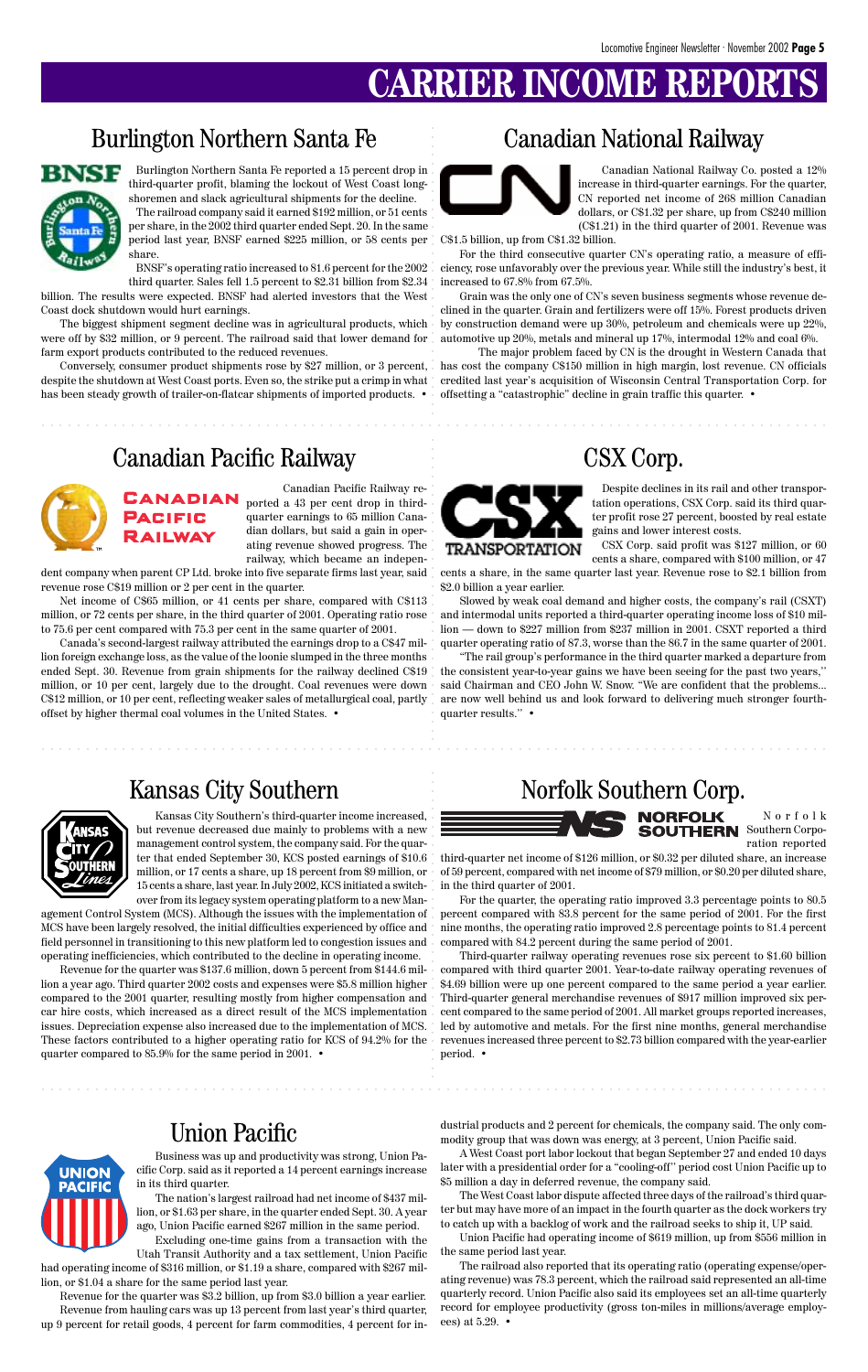# **BENEWS**

# Sweeney meets BLE State Legislative Board Chairmen



AFL-CIO President John Sweeney (fourth from left) recently met with several State Legislative Board Chairmen of the Brotherhood of Locomotive Engineers in Denver. Pictured above, from left, are J.T. Norris, Virginia State Legislative Board Chairman; Chuck Hintz, Iowa State Legislative Board Chairman; Tommy Mayne, Kentucky State Legislative Board Chairman; President Sweeney; and Keith Leubke, Wisconsin State Legislative Board Chairman. The meeting took place at the National Conference of State Legislatures (NCSL) in Denver, where more than 6,200 people were in attendance.

The NCSL was founded in 1975 and is recognized as the preeminent bipartisan organization dedicated to serving the lawmakers and staffs of the nation's 50 states, its commonwealths and territories. It is the only organization that provides an open, bipartisan, national forum for lawmakers to communicate with one another and share ideas. It provides a respected voice for the states in Washington, D.C., representing their interests before Congress, the administration and federal agencies.

Brother Mayne reported that while at the conference, he held meetings with Kentucky State Senator Tom Buford and State Representative Joni Jenkins. Brother Mayne and Brother Newman also gave presentations to the body regarding railroad safety and fatigue, addressing many of the BLE's top legislative concerns.

# **NASLBC concludes Minneapolis meeting**

Sixth row: Terry Briggs, Texas; Doug Horstman, Ore.; and Walt Webster, Utah. •

Members of the BLE's National Association of State Legislative Board Chairmen (NASLBC) concluded their annual meeting on August 7 in Minneapolis, Minn. The BLE's legislative leaders discussed a variety of issues, including the November elections and the proposed Teamster merger. As part of the three-day meeting, the NASLBC participated in a rally to draw public attention to the potential dangers created by non-certified locomotive engineers operating trains by remote control technology.

Pictured here are the State Legislative Board Chairmen and Grand International Auxiliary officers who participated in the meeting (all are state legislative board chairmen unless otherwise noted). Front row, from left: George Hucker, Vice-President & National Legislative Rep.-Canada; NASLBC Secretary-Treasurer Perry Renfro, Oklahoma; NASLBC President J.T. Norris, Va.; Raymond Holmes, Vice-President & U.S. National Legislative Rep.; Ed Rodzwicz, First Vice-President & Alternate President; Don Hahs, BLE International President; Bill Walpert, General Secretary-Treasurer; George Newman, Mass; and Mike Muscha, N. D.



Second row: Betty Child, D.C. Office Staff; Mabel Grotzinger, GIA Vice-President; Bob Harvey, Regulatory Research Coordinator; Jim Keele, Kan.; Ed Way, Ill.; Tim Smith, Calif.; Greg Powell, Mich.; and Tom Perkovich, Minn.

Third row: Becky Schneider, GIA First Vice-President & Legislative Rep.; George Last, Colo.; Tommy Mayne, Ky.; Mike O'Brien, La.; Terry Jones, Wyo.; and Steve Brumbaugh, Idaho.

Fourth row: Dave Lavery, Fla.; Bill Verdeyen, Ind.; Chuck Hintz, Iowa; Keith Leubke, Wisc.; Robert Svob, Ariz.; and Brian Gallagher, N.Y.

Fifth row: Tommy Hudson, Ala.; Ken Kertesz, Pa.; Mark Ricci, Wa.; Terry Todd, Ark.; Jimmy Brittain, Tenn.; Darrell Blake, W.Va.; and Jim Ong, Ohio.

Congratulations to Brother C. Edward Way, who was re-elected Chairman of the Illinois State Legislative Board. Elections were held September 13 at the Hyatt Regency Hotel in Chicago. Pictured here are Brother Way (front row, center) and members of the Illinois State Legislative Board.

Seated, from left: 1st Vice-Chairman Don Little, Div. 294-Metra; 2nd Vice-Chairman Tom Horvath, Div. 404-Union Pacific; Chairman Ed Way; 3rd Vice-Chairman Del Druse, Div. 575-Metra; and Sec.-Treas. Bill Kruspe, Div. 582-CSXT.

Standing, from left: 1st Alternate Vice-



Chairman Paul Piekarski, Div. 683-UP; Alternate Sec.-Treas. Ty Miller, Div. 613-UP; 4th Alternate Vice-Chairman Dave Martinez, Division 474-Amtrak; 3rd Alternate Vice-Chairman Mike Kresse, Div. 155-Norfolk Southern; and 2nd Alternate Vice-Chairman Richard Avgerinos, Division 551-NS.

#### Ed Way re-elected Chairman in Illinois

Legislative and safety leaders from Australia recently visited the BLE's National Legislative Office in Washington D.C. to discuss rail safety issues with a coalition of leading North American railroad unions. From left: Dennis Boston, Vice-President, Brotherhood of Railroad Signalmen (BRS); Ian Faulks, Director of Australia's "StaySafe" program, a joint standing committee on road safety; Leonard Parker, BRS National Legislative Rep.; The Honorable J.H. Jobling, Australian Parliamentary Opposition Whip; Grant McBride, MP, Member for the Entrance, Parliament of New South Wales, Australia; Raymond Holmes, BLE Vice-President & U.S. National Legislative Rep.; and Bob Harvey, Regulatory Research Coordinator, BLE.

### Australians visit BLE's D.C. office

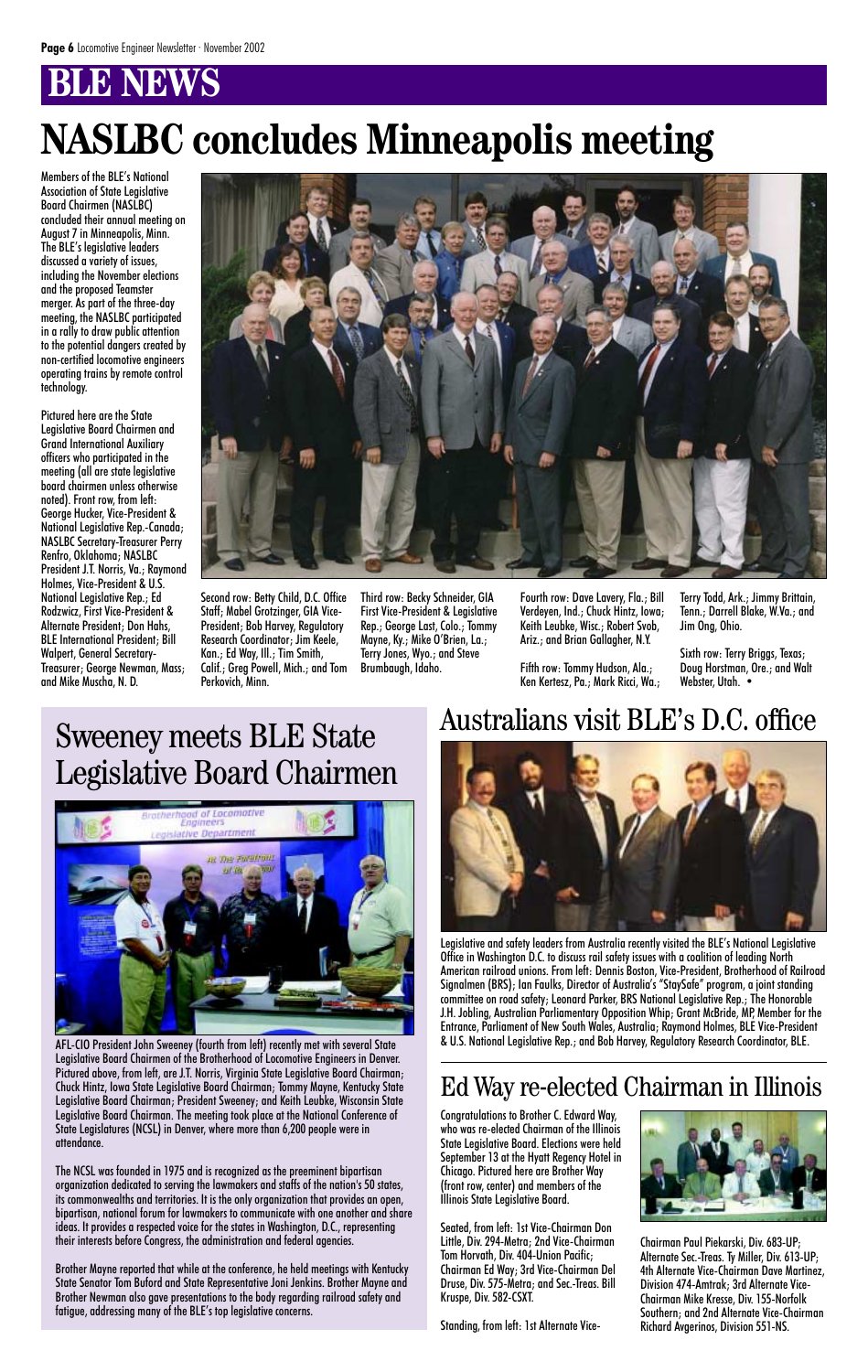# **RETIREMENT NEWS**

Railroad retirement benefits are subject to reduction if an employee with less than 30 years of service retires before attaining full retirement age. While employees with less than 30 years of service may still retire at age

62, the age at which full retirement benefits are payable was increased by 1983 social security legislation first effective in the year 2000. This legislation affected railroad retirement benefits through coordinating provisions of

the Railroad Retirement Act, and the age requirements for some unreduced railroad retirement benefits changed just like the social security requirements.

The following questions and answers explain how these early retirement age reductions are applied to railroad retirement annuities.

**1. What age is full railroad retirement age for employees with less than 30 years of service and is it the same for all employees?**

Full retirement age, the earliest age at which a person can begin receiving railroad retirement or social security benefits without any reduction for early retirement, ranges from age 65 for those born before 1938 to age 67 for those born in 1960 or later, the same as for social security.

#### **2. How are the changes in the maximum age reduction phased in?**

Beginning in the year 2000, the age requirements for some unreduced railroad retirement benefits began to rise just like the social security requirements. For employees with less than 30 years of service and their spouses, the full retirement age increases from 65 to 66, and from 66 to 67, at the rate of two months per year over two separate six-year periods. This also affects how reduced benefits are computed for early retirement.

The increase in full retirement age from age 65 to age 66 affects those people who were born in the years 1938 through 1942. The full retirement age will remain at age 66 for people born in the years 1943 through 1954. The increase in full retirement age from age 66 to age 67 affects those who were born in the years 1955 through 1959. For people who were born in 1960 or later the full retirement age will be age 67.

**3. How does this affect the early retirement age reductions applied to the annuities of those who retire before full retirement age?**

The early retirement annuity reductions applied to annuities awarded before full retirement age are increasing. For employees retiring between age 62 and full retirement age with less than 30 years of service, the maximum reduction will be 30 percent by the year 2022. Under prior law, the maximum reduction was 20 percent.



begins and 1/240 for each additional month. This will result in a gradual increase in the reduction at age 62 to 30 percent for an employee once the age 67 retirement age is in effect.

These same reductions apply to the tier II component of

the annuity. However, if an employee had any creditable railroad service before August 12, 1983, the retirement age for tier II purposes will remain 65, and the tier II benefit will not be reduced beyond 20 percent. The following chart shows how the gradual increase in full retirement age will affect employees. *(See Table 1 for more details.)*

**4. What are some examples of how this will affect the amounts payable to employees retiring before full retirement age with less than 30 years of service?**

Take the example of an employee born on June 2, 1950, who retires in 2012 at the age of 62. In terms of today's dollars and current benefit levels, not counting future increases in creditable earnings, assume this employee is eligible for monthly tier I and tier II benefits, before age reductions, of \$1,200 and \$800, respectively, for a total monthly benefit of \$2,000.

 $^\ast$  — A person attains a given age the day before his or her birthday. Consequently, someone born on January 1 is considered to have been born on December 31 of the previous year.

Upon retirement at age 62, the employee's tier I benefit would be reduced by 25 percent, the maximum age reduction applicable in 2012. This would yield a tier I monthly benefit of \$900; the employee's tier II benefit would also be reduced by 25 percent, providing a tier II amount of \$600 and a total monthly rate of \$1,500. However, if the employee had any rail service before August 12, 1983, the tier II benefit would be subject to a maximum reduction of only 20 percent, providing a tier II amount of \$640, and a total monthly rate of \$1,540.

As a second example, take an employee born on June 2, 1960, and also eligible for monthly tier I and tier II benefits, before age reductions, of \$1,200 and \$800, respectively, for a total monthly benefit of \$2,000. This employee retires in 2022 at age 62 with no service before August 12, 1983. Consequently, a 30 percent reduction is applied to both the tier I and tier II benefits and the net total annuity would be \$1,400.

#### **5. How are railroad retirement spouse benefits affected by this change?**

If an employee retiring with less than 30 years of service is age 62, the employee's spouse is also eligible for an annuity the first full month the spouse is age 62. Early retirement reductions are applied to the spouse annuity if the spouse retires prior to full retirement age. Beginning in the year 2000, full retirement age for a spouse gradually began to rise to age 67, just as for an employee, depending on the year of birth. While reduced spouse

#### benefits are still payable at age 62, the maximum reduction will be 35 percent by the year 2022. However, if an employee had creditable rail service prior to August 12, 1983, the increased age reduction is limited to the spouse's tier I benefit.

Take for an example the spouse of a railroader with less than 30 years of service, none of it prior to August 12, 1983, retiring in 2022 at age 62, with a spouse annuity, in terms of today's dollars and current benefit payments and before any reductions for age, of \$1,000 a month. With the maximum reduction of 35 percent applicable in 2022, her net monthly benefit would be \$650, while if this same spouse were retiring in 2002 with the maximum age reduction of 27.50 percent, her net monthly benefit would be \$725.

The following chart shows how this will affect the spouses of railroad employees if the employee retires with less than 30 years of service. *(See Table 2 for more details.)*

**6. What age reductions are applied to employees who retired with 30 years of service prior to 2002?**

Under the Railroad Retirement and Survivors' Improvement Act of 2001, employees with 30 or more years of creditable service are eligible for full age and service annuities the first full month they are age 60, if their annuities begin January 1, 2002, or later. The spouses of such employees are likewise eligible for full annuities, which can also begin with the first full month the spouse is age 60. Also, if a disability annuitant is age 60 and has 30 years of service, his or her spouse can receive an annuity at age 60 without any age reduction if the spouse's annuity beginning date is January 1, 2002, or later. However, early retirement reductions are applied to the tier I portion of an employee's annuity if the employee first became eligible for a 60/30 annuity July 1, 1984, or later and retired at ages 60 or 61 before 2002. The tier I benefit awarded such an employee's spouse will also be reduced for early



# **Early retirement? Better have 30 years of service**

New 60-30 law protects most; Big pension cuts for retirees under age 60, without 30 years of service

See Retirement News, Page 8

**Table 1: Employee Retires with Less than 30 Years of Service**

| Year of<br>Birth <sup>*</sup> | <b>Full Retirement</b><br>Age | <b>Annuity Reduction</b><br>at Age 62 |
|-------------------------------|-------------------------------|---------------------------------------|
| 1937 or earlier               | 65                            | 20.00%                                |
| 1938                          | 65 and 2 months               | 20.833%                               |
| 1939                          | 65 and 4 months               | 21.667%                               |
| 1940                          | 65 and 6 months               | 22.50%                                |
| 1941                          | 65 and 8 months               | 23.333%                               |
| 1942                          | 65 and 10 months              | 24.167%                               |
| 1943-1954                     | 66                            | 25%                                   |
| 1955                          | 66 and 2 months               | 25.833%                               |
| 1956                          | 66 and 4 months               | 26.667%                               |
| 1957                          | 66 and 6 months               | 27.50%                                |
| 1958                          | 66 and 8 months               | 28.333%                               |
| 1959                          | 66 and 10 months              | 29.167%                               |
| 1960 and later                | 67                            | 30.00%                                |
|                               |                               |                                       |

#### **Table 2: Spouse Age Reductions**

| Year of<br>Birth* | <b>Full Retirement</b><br>Age | <b>Annuity Reduction</b><br>at Age 62 |
|-------------------|-------------------------------|---------------------------------------|
| 1937 or earlier   | 65                            | 25.00%                                |
| 1938              | 65 and 2 months               | 25.833%                               |
| 1939              | 65 and 4 months               | 26.667%                               |
| 1940              | 65 and 6 months               | 27.50%                                |
| 1941              | 65 and 8 months               | 28.333%                               |
| 1942              | 65 and 10 months              | 29.167%                               |
| 1943-1954         | 66                            | 30%                                   |
| 1955              | 66 and 2 months               | 30.833%                               |
| 1956              | 66 and 4 months               | 31.667%                               |
| 1957              | 66 and 6 months               | 32.50%                                |
| 1958              | 66 and 8 months               | 33.333%                               |
| 1959              | 66 and 10 months              | 34.167%                               |
| 1960 and later    | 67                            | 35.00%                                |
|                   |                               |                                       |

\* — A person attains a given age the day before his or her birthday. Consequently, someone born on January 1 is considered to have been born on December 31 of the previous year.